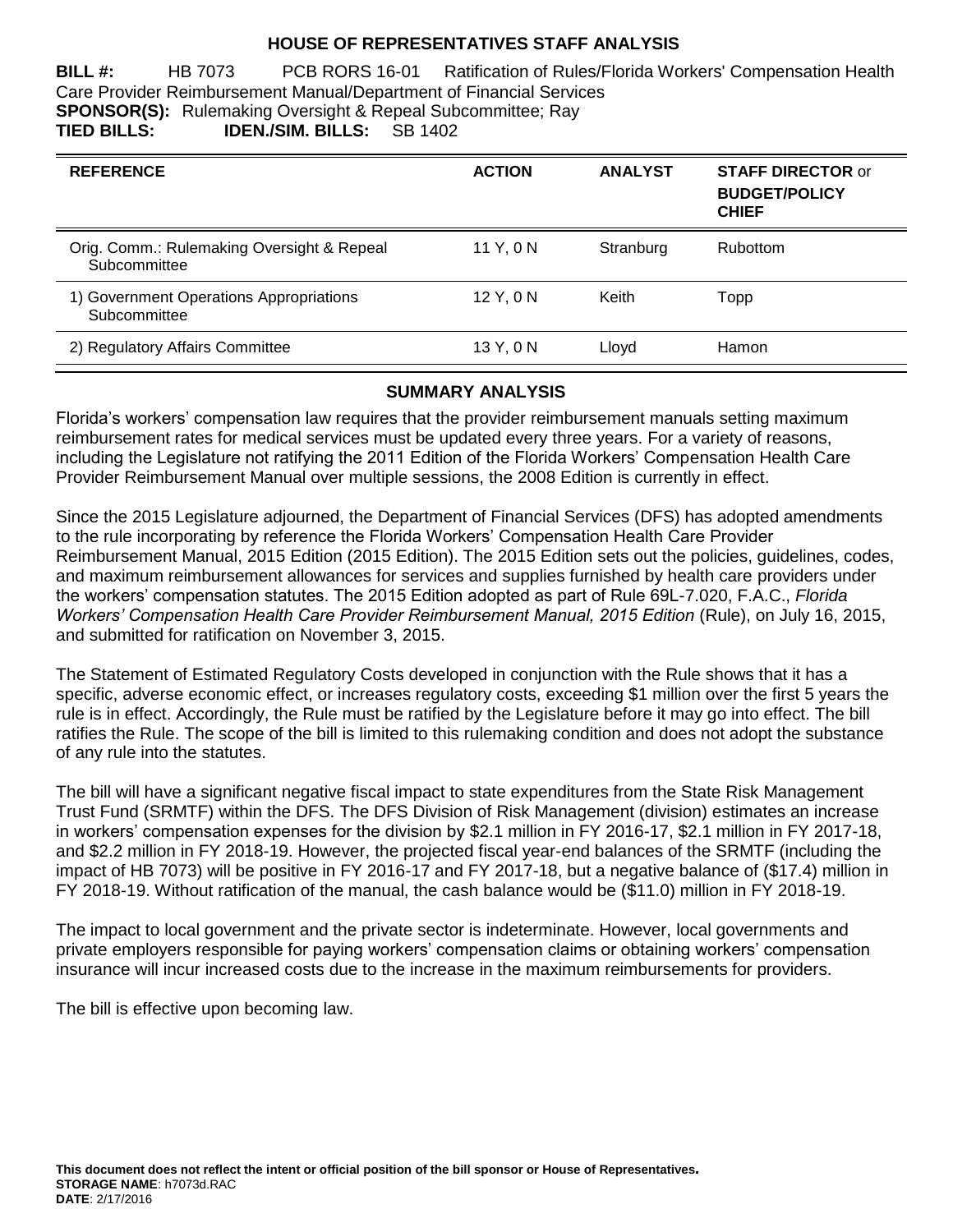## **FULL ANALYSIS**

# **I. SUBSTANTIVE ANALYSIS**

# A. EFFECT OF PROPOSED CHANGES:

# **Present Situation**

Florida's Workers' Compensation Law<sup>1</sup> requires employers to provide injured employees all medically necessary remedial treatment, care, and attendance for such period as the nature of the injury or the process of recovery may require.<sup>2</sup> The Department of Financial Services, Division of Workers' Compensation (DFS), provides regulatory oversight of Florida's workers' compensation system, including the workers' compensation health care delivery system. The law specifies certain reimbursement formulas and methodologies to compensate workers' compensation health care providers<sup>3</sup> that provide medical services to injured employees. Where a reimbursement amount or methodology is not specifically included in statute, the Three-Member Panel is authorized to annually adopt statewide schedules of maximum reimbursement allowances (MRAs) to provide uniform fee schedules for the reimbursement of various medical services.<sup>4</sup> DFS incorporates the MRAs approved by the Three-Member Panel in reimbursement manuals<sup>5</sup> through the rulemaking process provided by the Administrative Procedures Act.<sup>6</sup>

#### The Three-Member Panel

The Three-Member Panel is created by statute to adopt MRAs and report on and make recommendations regarding the state of the workers' compensation health care delivery system.<sup>7</sup> The panel is made up of the Chief Financial Officer, or the Chief Financial Officer's designee, and two members appointed by the Governor. The Governor's appointees are subject to confirmation by the Senate. One of the Governor's appointees is a representative of employers, while the other is a representative of employees.<sup>8</sup> The Three-Member Panel has approved three sets of MRAs. The MRAs establish the expected reimbursement amounts for medical services rendered by individual health care providers, hospitals, and ambulatory surgical centers. The Three-Member Panel does not have rulemaking authority. The DFS is charged with providing administrative support to the Three-Member Panel and implements the Three-Member Panel's MRA approvals through its rules. The Three-Member Panel holds publicly noticed open meetings to implement their duties and obligations.

#### Reimbursement Manuals

The DFS periodically adopts rules implementing the administrative policies and procedures that govern the provision, billing, and reimbursement of medical services in the workers' compensation health care delivery system. There are three reimbursement manuals adopted by the DFS. They are the *Florida*  Workers' Compensation Health Care Provider Reimbursement Manual, 2008 Edition;<sup>9</sup> the Florida Workers' Compensation Reimbursement Manual for Ambulatory Surgical Centers, 2015 Edition;<sup>10</sup> and, the *Florida Workers' Compensation Reimbursement Manual for Hospitals, 2014 Edition.* <sup>11</sup> The DFS has rulemaking authority to develop the reimbursement manuals. The DFS can choose the organization of

 $\overline{a}$ 

 $1$  Ch. 440, F.S.

 $2^2$  s. 440.13(2)(a), F.S.

<sup>&</sup>lt;sup>3</sup> The term "health care provider" includes a physician or any recognized practitioner licensed to provide skilled services pursuant to a prescription or under the supervision or direction of a physician. It also includes any hospital licensed under chapter 395 and any health care institution licensed under chapter 400 or chapter 429. s. 440.13(1)(g), F.S.

 $4$  s. 440.13(12), F.S.

 $<sup>5</sup>$  ss. 440.13(12) and (13), F.S., and Ch. 69L-7, F.A.C.</sup>

 $6$  Ch. 120, F.S.

 $7$  s. 440.13(12), F.S.

 $8$  s. 440.13(a), F.S.

<sup>9</sup> Rule 69L-7.020, F.A.C.

<sup>&</sup>lt;sup>10</sup> Rule 69L-7.100, F.A.C.

 $11$  Rule 69L-7.501, F.A.C.

**STORAGE NAME**: h7073d.RAC **PAGE: 2 DATE**: 2/17/2016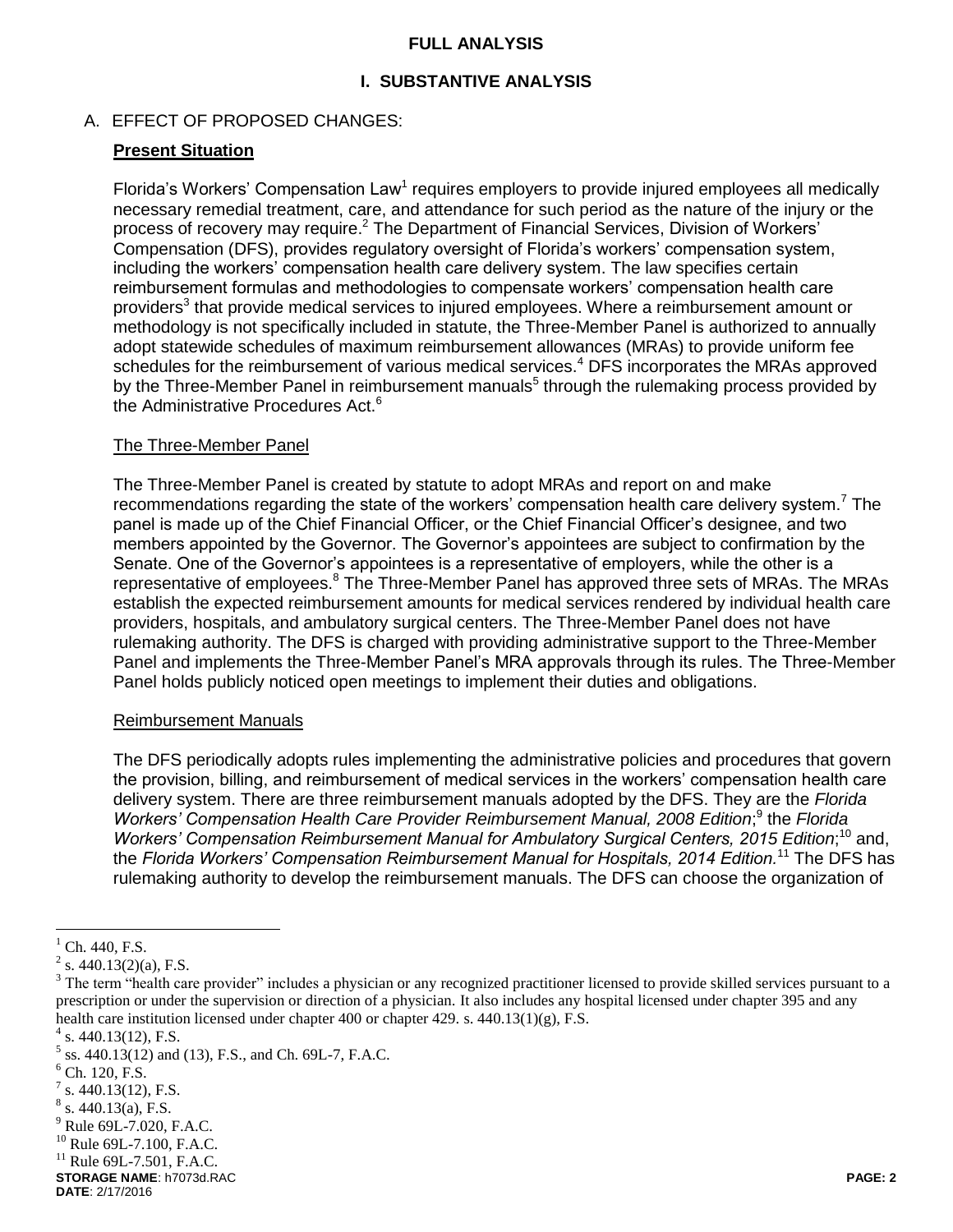their rules and currently incorporates each set of MRAs into the related reimbursement manual as a single document.

Each reimbursement manual incorporates one set of MRAs, along with the DFS' administrative policies and procedures governing the provision, billing, and reimbursement of medical services, and is adopted by reference in a separate rule. The DFS reviews the economic impact of the entire rule to identify whether the legislative ratification threshold is met. While revisions to the DFS administrative policy and procedure portion of the manual may have some financial impact, the Three-Member Panel's revisions to the MRAs are typically the biggest cost driver. This is because the MRAs are the basis for many millions of dollars in reimbursement annually. Accordingly, it only takes a small percentage change to the MRAs to increase costs by \$1 million within the first 5 years of implementation.

In September 2011, the Department adopted Rule 69L-7.020, F.A.C., adopting the 2011 Edition of the Florida Workers' Compensation Health Care Provider Reimbursement Manual. The approved MRAs that were included in the manual were estimated to have an economic impact in excess of the legislative ratification threshold. The rule was not ratified by the Legislature in the 2012, 2013, or 2014 Regular Sessions. In 2013, HB 1165 was filed, to ratify the rule. HB 1165 was not considered and no other bills were filed for this purpose during these sessions. In February 2015, the DFS withdrew the rule development that adopted the 2011 Edition, pending legislative ratification. The DFS also proposed an updated edition, including a new set of MRAs approved by the Three-Member Panel.<sup>12</sup>

On January 22, 2015, the Three-Member Panel approved a revised uniform schedule of MRAs for physicians and other recognized practitioners. DFS initiated rulemaking to adopt the 2015 Edition of the Florida Workers' Compensation Health Care Provider Reimbursement Manual and on July 16, 2015, adopted the amended rule. According to the National Council on Compensation Insurance, the revisions to MRAs in the 2015 Edition will result in increased costs to the overall compensation system of \$64 million over the next five years.<sup>13</sup>

#### Rulemaking Authority and Legislative Ratification

A rule is an agency statement of general applicability that interprets, implements, or prescribes law or policy, including the procedure and practice requirements of an agency as well as certain types of forms.<sup>14</sup> Rulemaking authority is delegated by the Legislature<sup>15</sup> through statute and authorizes an agency to "adopt, develop, establish, or otherwise create"<sup>16</sup> a rule. Agencies do not have discretion whether to engage in rulemaking.<sup>17</sup> To adopt a rule, an agency must have a general grant of authority to implement a specific law by rulemaking.<sup>18</sup> The grant of rulemaking authority itself need not be detailed.<sup>19</sup> The specific statute being interpreted or implemented through rulemaking must provide specific standards and guidelines to preclude the administrative agency from exercising unbridled discretion in creating policy or applying the law.<sup>20</sup>

An agency begins the formal rulemaking process by filing a notice of the proposed rule.<sup>21</sup> The notice is published by the Department of State in the Florida Administrative Register<sup>22</sup> and must provide certain information, including the text of the proposed rule, a summary of the agency's statement of estimated

 $\overline{a}$ 

<sup>&</sup>lt;sup>12</sup> See Florida Administrative Register, Vol. 41/39, published February 26, 2015, and Vol. 41/21, published February 2, 2015. The Florida Administrative Register is available on the Internet at www.flrules.org.

 $13$ Email correspondence with The National Council on Compensation Insurance (Jan. 26, 2016) on file with the Government Operations Appropriations Subcommittee.

<sup>14</sup> s. 120.52(16), F.S.; *Florida Department of Financial Services v. Capital Collateral Regional Counsel-Middle Region,* 969 So. 2d 527, 530 (Fla. 1<sup>st</sup> DCA 2007).

Southwest Florida Water Management District v. Save the Manatee Club, Inc., 773 So. 2d 594 (Fla. 1<sup>st</sup> DCA 2000).

 $^{16}$  s. 120.52(17), F.S.

 $17$  s. 120.54(1)(a), F.S.

 $^{18}$  ss. 120.52(8) and 120.536(1), F.S.

<sup>19</sup> *Save the Manatee Club, Inc.,* supra at 599.

<sup>&</sup>lt;sup>20</sup> Sloban v. Florida Board of Pharmacy, 982 So. 2d 26, 29-30 (Fla. 1<sup>st</sup> DCA 2008); *Board of Trustees of the Internal Improvement Trust Fund v. Day Cruise Association, Inc., 794 So. 2d 696, 704 (Fla. 1<sup>st</sup> DCA 2001).* 

 $21$  s. 120.54(3)(a)1., F.S.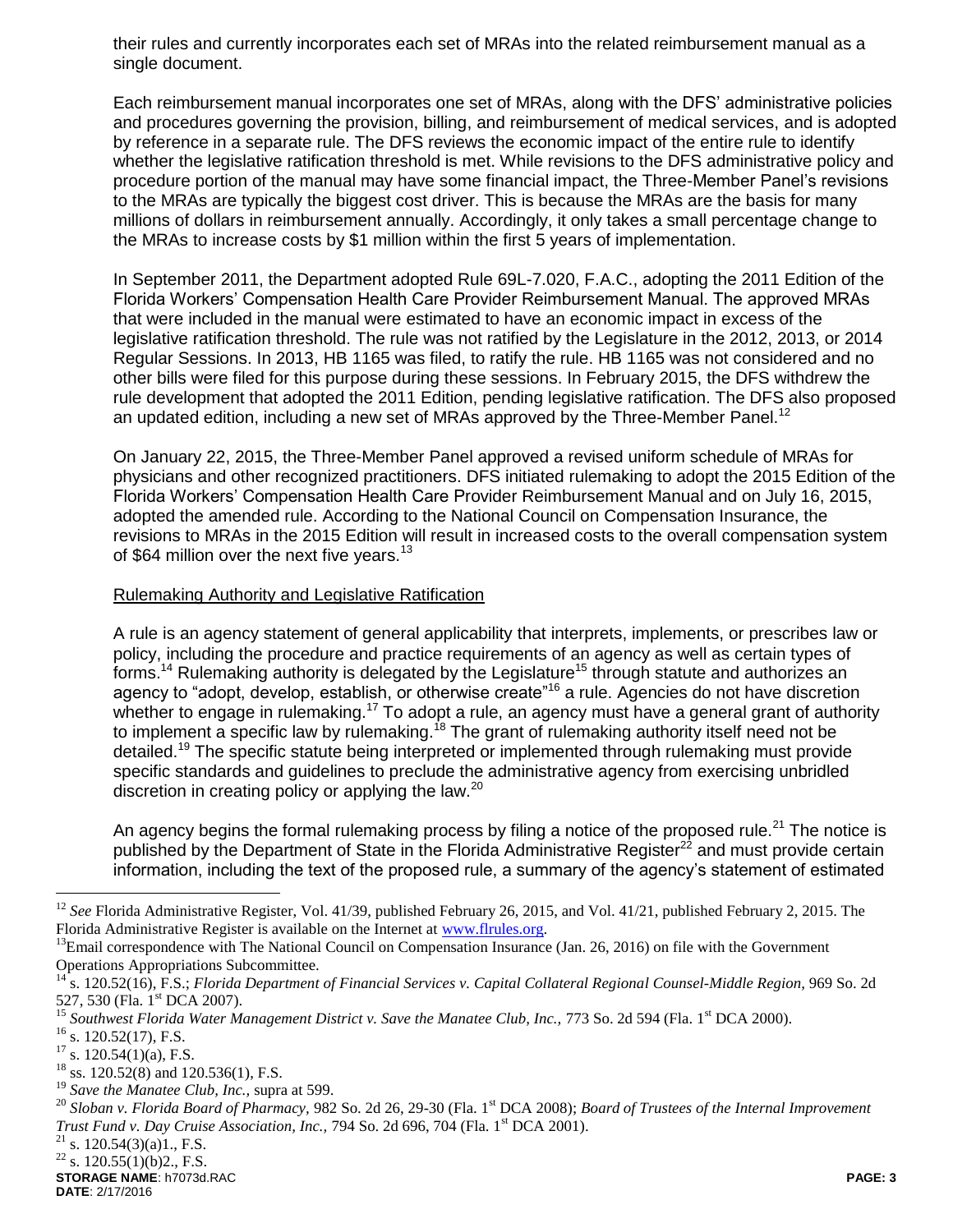regulatory costs (SERC) if one is prepared, and how a party may request a public hearing on the proposed rule. The SERC must include an economic analysis projecting a proposed rule's adverse effect on specified aspects of the state's economy or increase in regulatory costs.<sup>23</sup>

The economic analysis mandated for each SERC must analyze a rule's potential impact over the 5 year period from when the rule goes into effect. First is the rule's likely adverse impact on economic growth, private-sector job creation or employment, or private-sector investment.<sup>24</sup> Next is the likely adverse impact on business competitiveness,  $25$  productivity, or innovation.  $26$  Finally, the analysis must discuss whether the rule is likely to increase regulatory costs, including any transactional costs.<sup>27</sup> If the analysis shows the projected impact of the proposed rule in any one of these areas will exceed \$1 million in the aggregate for the 5 year period, the rule cannot go into effect until ratified by the Legislature pursuant to s. 120.541(3), F.S.

Present law distinguishes between a rule being "adopted" and becoming enforceable or "effective."<sup>28</sup> A rule must be filed for adoption before it may go into effect<sup>29</sup> and cannot be filed for adoption until completion of the rulemaking process.<sup>30</sup> A rule projected to have a specific economic impact exceeding \$1 million in the aggregate over 5 years<sup>31</sup> must be ratified by the Legislature before going into effect.<sup>32</sup> As a rule submitted under s. 120.541(3), F.S., becomes effective if ratified by the Legislature, a rule must be filed for adoption before being submitted for legislative ratification.

#### Impact of Rule

The Rule incorporates by reference the 2015 Edition of the Manual, which provides for reimbursement of health care providers under the increased MRAs approved by the Three-Member Panel.

#### **Effect of Proposed Change**

The bill ratifies Rule 69L-7.020, F.A.C., allowing the rule to go into effect.

#### B. SECTION DIRECTORY:

**Section 1:** Ratifies Rule 69L-7.020, F.A.C., solely to meet the condition for effectiveness imposed by s. 120.541(3), F.S.; expressly limits ratification to the effectiveness of the rules; directs that the act shall not be codified in the Florida Statutes but only noted in the historical comments to each rule by the Department of State.

**Section 2:** Provides the act goes into effect upon becoming law.

#### **II. FISCAL ANALYSIS & ECONOMIC IMPACT STATEMENT**

#### A. FISCAL IMPACT ON STATE GOVERNMENT:

1. Revenues:

None.

 $\overline{a}$ 

**STORAGE NAME**: h7073d.RAC **PAGE: 4**

 $23$  s. 120.541(2)(a), F.S.

 $^{24}$  s. 120.541(2)(a)1., F.S.

<sup>&</sup>lt;sup>25</sup> Including the ability of those doing business in Florida to compete with those doing business in other states or domestic markets.

 $26$  s. 120.541(2)(a)2., F.S.

 $27$  s. 120.541(2)(a)3., F.S.

 $28$  s. 120.54(3)(e)6., F.S. Before a rule becomes enforceable, thus "effective," the agency first must complete the rulemaking process and file the rule for adoption with the Department of State.

<sup>&</sup>lt;sup>29</sup> s. 120.54(3)(e)6., F.S.<br><sup>30</sup> s. 120.54(3)(e) F.S.

s.  $120.54(3)$ (e), F.S.

 $31$  s. 120.541(2)(a), F.S.

 $32$  s. 120.541(3), F.S.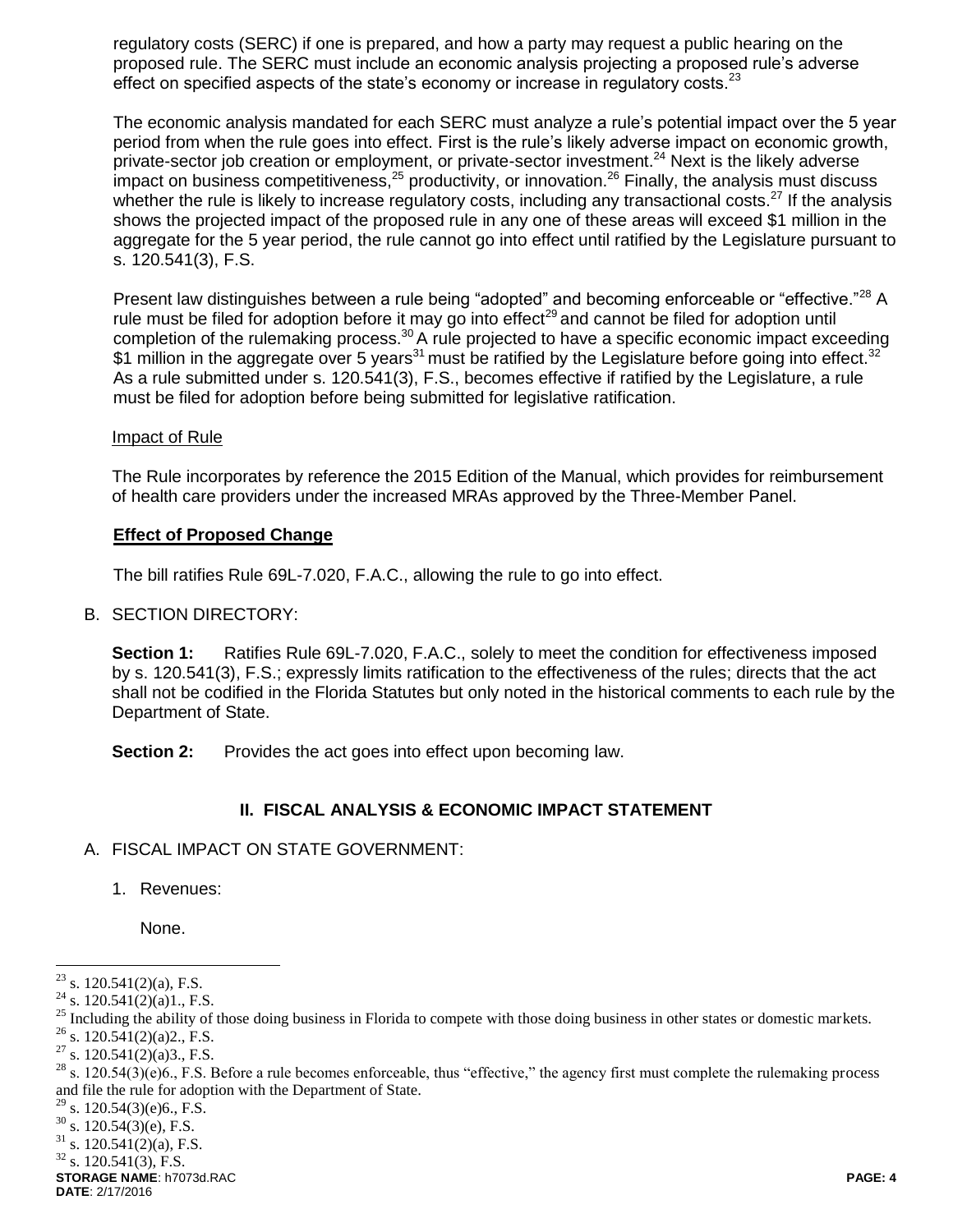2. Expenditures:

Among other insurance programs, the DFS Division of Risk Management (division) administers the state's workers' compensation self-insurance program. The workers' compensation benefit costs are funded through premiums charged to participating public entities by the division and held by the DFS in the State Risk Management Trust Fund (SRMTF).<sup>33</sup>

The division estimates that ratifying the 2015 Edition of the Health Care Provider Reimbursement Manual will increase workers' compensation expenses for the division by \$2.1 million in Fiscal Year 2016-17, \$2.1 million in Fiscal Year 2017-18, and \$2.2 million in Fiscal Year 2018-19.<sup>34</sup> However, the projected fiscal year-end balances of the SRMTF (including the impact of HB 7073) will be positive in FY 2016-17 and FY 2017-18, but a negative balance of (\$17.4) million in FY 2018-19. Without ratification of the manual, the cash balance would be (\$11.0) million in FY 2018-19.<sup>35</sup>

| <b>State Risk Management Trust Fund</b> |                 |               |                 |  |  |
|-----------------------------------------|-----------------|---------------|-----------------|--|--|
|                                         |                 |               |                 |  |  |
|                                         | FY 2016-17      | FY 2017-18    | FY 2018-19      |  |  |
| <b>Beginning Balance</b>                | 61,800,000      | 26,028,342    | 6,392,084       |  |  |
| <b>Estimated Revenue</b>                | 193,500,000     | 193,500,000   | 193,500,000     |  |  |
| <b>TOTAL REVENUE</b>                    | 255,300,000     | 219,528,342   | 199,892,084     |  |  |
|                                         |                 |               |                 |  |  |
| <b>Estimated Expenditures</b>           | (227, 200, 000) | (211,000,000) | (215, 100, 000) |  |  |
| Impact of HB 7073                       | (2,071,658)     | (2, 136, 258) | (2,202,758)     |  |  |
|                                         |                 |               |                 |  |  |
| <b>Estimated Year-end Balance</b>       | 26,028,342      | 6,392,084     | (17, 410, 674)  |  |  |

- B. FISCAL IMPACT ON LOCAL GOVERNMENTS:
	- 1. Revenues:

None.

2. Expenditures:

The impact to local government is indeterminate. Local governments who are responsible for paying workers' compensation claims or obtaining workers' compensation insurance will incur increased costs due to the increase in the provider MRAs.

C. DIRECT ECONOMIC IMPACT ON PRIVATE SECTOR:

The impact to local government is indeterminate. Local governments who are responsible for paying workers' compensation claims or obtaining workers' compensation insurance will incur increased costs due to the increase in the provider MRAs.

D. FISCAL COMMENTS:

None.

 $\overline{a}$ <sup>33</sup> ss. 284.02 and 284.30, F.S.

 $34$  Email correspondence with The Department of Financial Services (Jan. 26, 2016) on file with the Government Operations Appropriations Subcommittee.

**STORAGE NAME**: h7073d.RAC **PAGE: 5 DATE**: 2/17/2016 <sup>35</sup> Prior to considering the application of the effect of the bill, the Revenue Estimating Conference has projected negative cash balance in the SRMTF of (\$10.9) million in FY 2018-19. OFFICE OF ECONOMIC & DEMOGRAPHIC RESEARCH, *Self-Insurance Estimating Conference, Risk Management Trust Fund*, Dec. 21, 2015,<http://edr.state.fl.us/Content/conferences/riskmanagement/index.cfm> (last visited Feb. 12, 2016). The Revenue Estimating Conference's estimate is based on numbers that are rounded differently than the figures provided by staff.